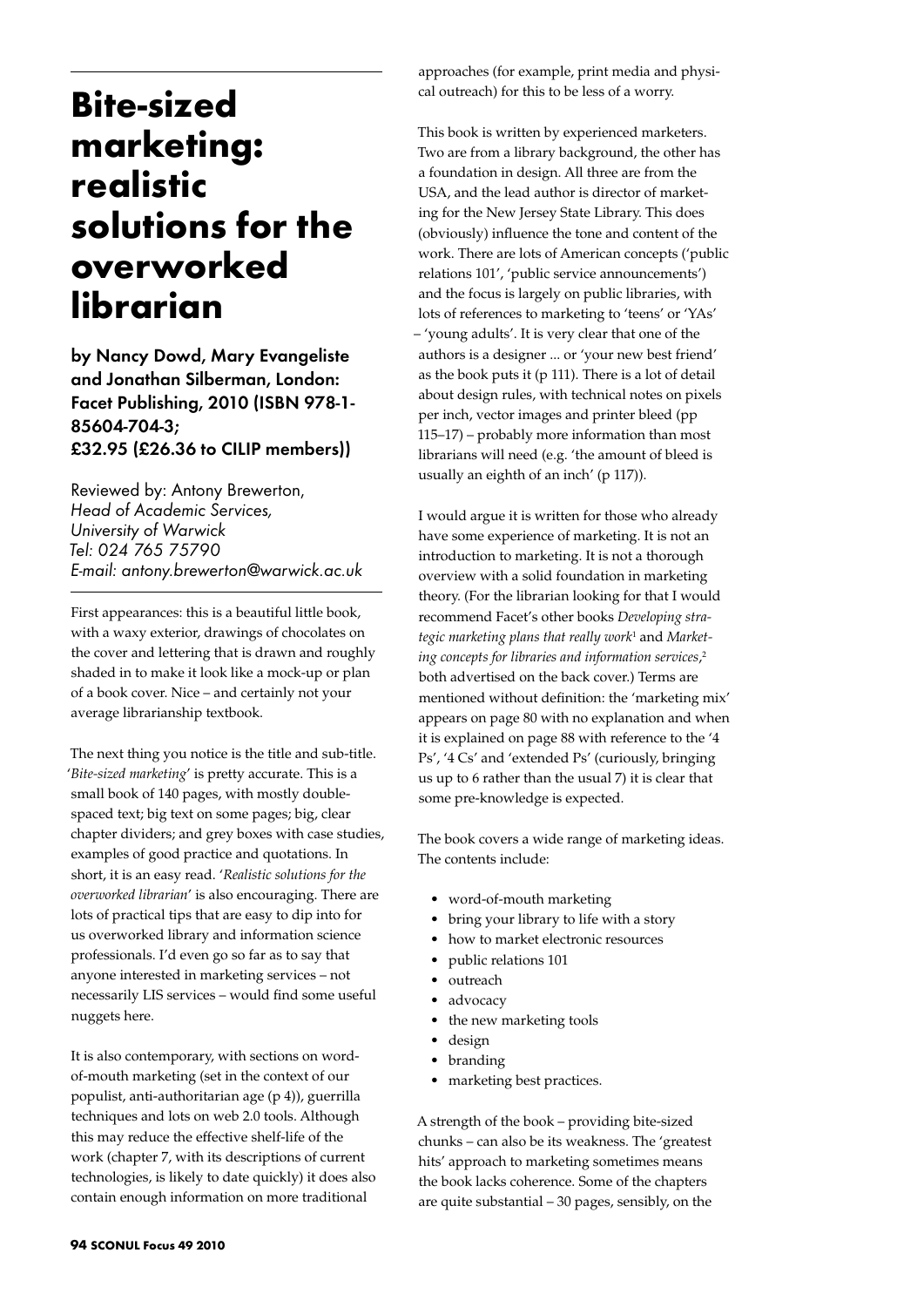host of web 2.0 tools available – but others are a bit thin. I know it is a particular interest of mine, but I think anyone would be disappointed to get only two pages on branding (when we have 23 on word-of-mouth marketing). As a result the advice can sometimes seem a bit misleading. Brand is not discussed in terms of personality but of appearance. We are offered 'baby steps to branding' (p 123) which include:

- 1 'Choose two fonts (one serif and one sansserif) that you can use in all publications' – Why? Why mix serif and sans-serif?
- 2 'Pick three colours and use them exclusively in all publications' – Colour is very important in branding but why three colours? And which colours give which messages?

The chapter on advocacy races into web 2.0 tools without addressing what advocacy – one of the big issues for libraries today – is really all about. It is also only four pages long (pp 74–7). This compares with five pages on developing your microphone technique (pp 100–4).

Even the substantial chapters can feel a bit scattergun in their approach. The chapter on wordof-mouth marketing contains lots of ideas, but I would have liked a walk-through of how it really works after all the tips.

It would also have been nice to have more examples. From my experience, marketing librarians like to see lots of case studies of how others have done things. The discussion of attention-grabbing press releases (chapter 4) lacks examples of good practice and, after the provision of guidelines on attention-grabbing stands (chapter 5), it would have been good to see a few pictures.

By the time we get to chapter 10, 'Marketing best practice', it feels like the 'greatest hits' are on random play, so we get (in this order):

- repositioning [half a page]
- getting to know your audience [one page]
- be aware of marketing and design everywhere [quarter of a page]
- assessment [a page and a half]
- • corporate sponsorship [ditto]
- internal marketing [3 pages]
- internal marketing ideas [a page and a half]
- succession planning [one page].

I must admit this felt like a chapter intended merely to capture (sometimes too briefly) all the ideas that didn't fit anywhere else in the book.

Having said this, there is much to recommend about this book – and that (again!) is mostly the bite-sized chunks of advice. There really is a lot of practical advice, which is really what most of us want. There are pages and pages of useful ideas that I won't attempt to describe here (especially when the book is such an easy read!).

So what are the best bite-sized chunks for me? The tastiest morsels I found are:

- how to develop a 'toolbox' to help you get your message out there (p 13)
- the importance of a 'good story' for marketing and advocacy (p 26)
- how to construct effective stories (pp 27–30)
- the use of postcard testimonials (p 31)
- the need to develop story banks (pp 32-4)
- how to create 'benefit statements' (p 39)
- good practical tips on creating news releases (pp 48–58)
- how to get an effective return on freebies and not give away expensive marketing materials without getting a 'conversation' in return (pp 66–7)
- • a reminder not to sit *behind* tables on outreach stands (a small personal bugbear) (p 68)
- a useful checklist on cheap (pp 69-70) and successful outreach (p 71)
- how to develop a casual but not too casual blog voice (p 86)
- useful thoughts on creating 'funny' videos (p 95)
- ideas for cheap and effective design (or –at least – pointers to inspiration) (p 110)
- alternatives to clip art (a huge personal bugbear!) (p 114)
- the role of a Brand Czar (p 122)
- a suggestion that you should show all your marketing materials on a display for staff ... to highlight inconsistencies in branding (p 123)
- the idea that every advert you see should add to your education as a marketer (pp 126–7).

As I said, this is not really a book for the novice marketing librarian, as a certain level of knowledge is expected. A very experienced library marketer will find that much of this is revision but will benefit from new ideas (especially relating to web 2.0 applications) and fresh perspectives. Perhaps the real audience, though, is the librarian who has got his or her teeth into the basics, has had a good feed on marketing theory and practice and now wants something more. As the cover